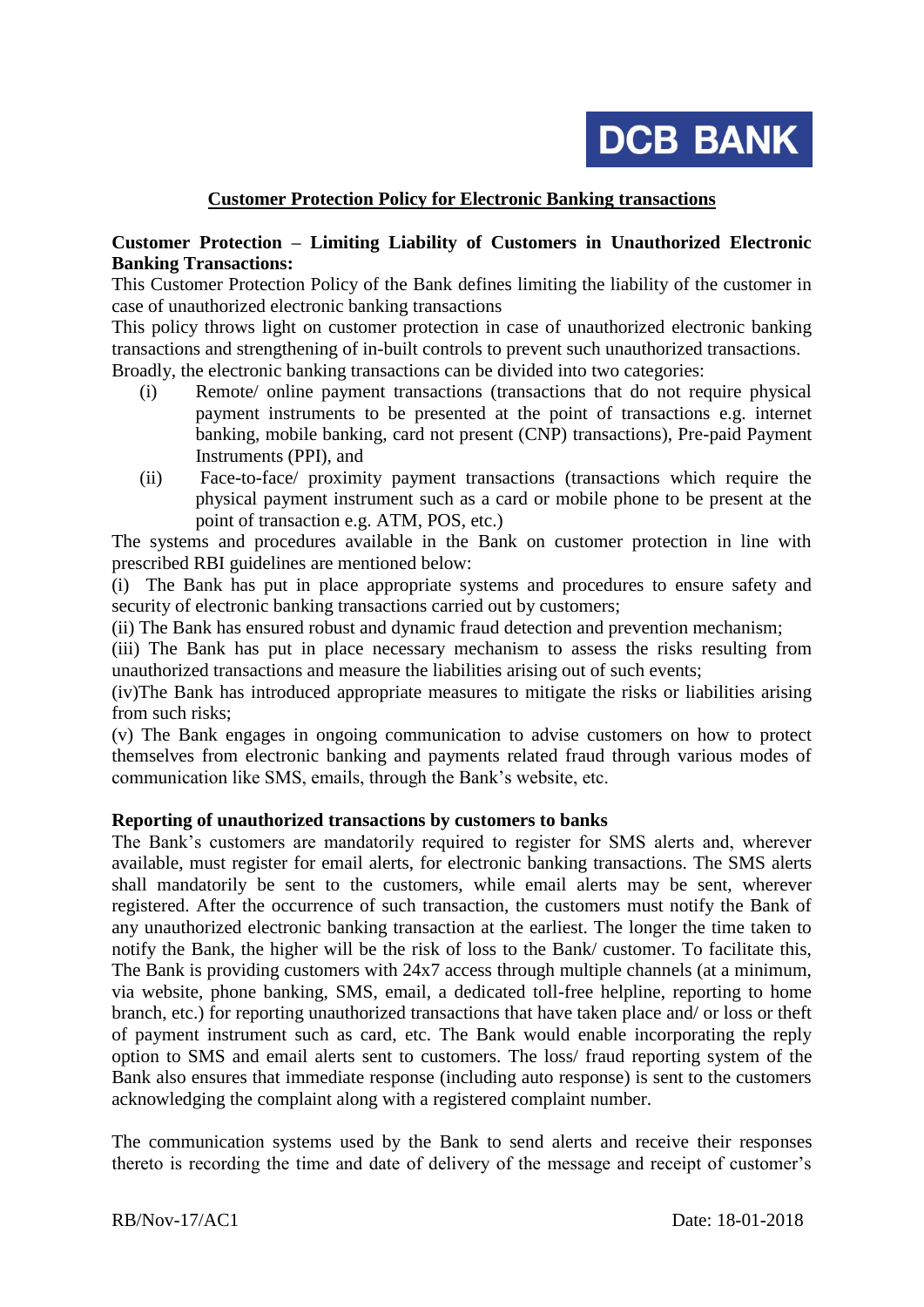response, if any, to him/her This is important in determining the extent of a customer's liability. The Bank may not offer facility of electronic transactions, other than ATM cash withdrawals, to customers who do not provide mobile numbers to the Bank. On receipt of report of an unauthorized transaction from the customer, the Bank takes steps to prevent further unauthorized transactions in the account.

# **Limited Liability of a Customer**

# (a) **Zero Liability of a Customer**

A customer's entitlement to zero liability shall arise where the unauthorized transaction occurs in the following events:

(i) Contributory fraud/ negligence/ deficiency on the part of the Bank (irrespective of whether or not the transaction is reported by the customer).

(ii) Third party breach where the deficiency lies neither with the Bank nor with the customer but lies elsewhere in the system, and the customer notifies the Bank **within three working days** of receiving the communication from the Bank regarding the unauthorized transaction.

## (b) **Limited Liability of a Customer**

. A customer shall be liable for the loss occurring due to unauthorized transactions in the following cases: (i) In cases where the loss is due to negligence by a customer, such as where he has shared the payment credentials, the customer will bear the entire loss until he reports the unauthorized transaction to the Bank. Any loss occurring after the reporting of the unauthorized transaction shall be borne by the Bank.

(ii) In cases where the responsibility for the unauthorized electronic banking transaction lies neither with the Bank nor with the customer, but lies elsewhere in the system and when there is a delay (of **four to seven working days** after receiving the communication from the Bank) on the part of the customer in notifying the Bank of such a transaction, the per transaction liability of the customer shall be limited to the transaction value or the amount mentioned in Table 1, whichever is lower.

| <b>Type of Account</b>                            | Maximum Liability $(\bar{\tau})$ |
|---------------------------------------------------|----------------------------------|
| <b>BSBD</b> Accounts<br>$\bullet$                 | 5,000                            |
| All Other SB accounts<br>$\bullet$                |                                  |
| Pre-paid Payment Instruments and                  |                                  |
| <b>Gift Cards</b>                                 |                                  |
| Current/ Cash Credit/ Overdraft<br>$\bullet$      | 10,000                           |
| Accounts of Individuals with annual               |                                  |
| average balance (during 365 days                  |                                  |
| preceding the incidence of fraud)/                |                                  |
| limit up to Rs. 25 lakh                           |                                  |
| Credits cards with limit up to Rs. 5<br>$\bullet$ |                                  |
| lakh                                              |                                  |
| All other Current/ Cash Credit/<br>$\bullet$      |                                  |
| <b>Overdraft Accounts</b>                         | 25,000                           |
| Credit Cards with limit above Rs. 5<br>$\bullet$  |                                  |
| lakh                                              |                                  |

#### **Table 1: Maximum Liability of a Customer:**

Further, if the delay in reporting is beyond **seven working days**, the customer liability shall be determined as per the Board's approved compensation policy for customers. The Bank shall provide the details of this policy in regard to customers' liability formulated in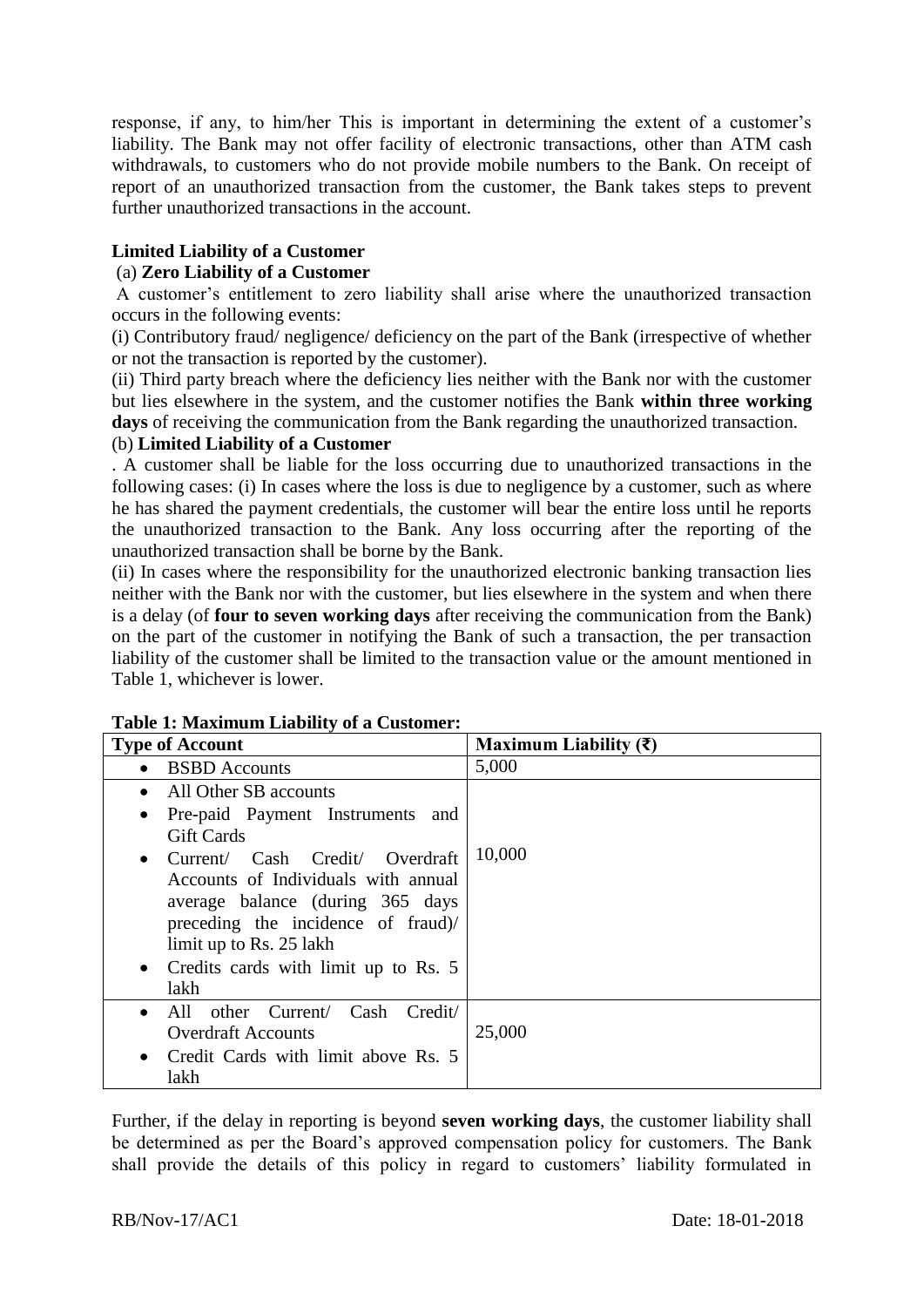pursuance of these directions at the time of opening the accounts. The Bank will display this approved policy in the Bank's website for wider dissemination. The existing customers will also be individually informed about the Bank's policy.

Overall liability of the customer in third party breaches, as detailed above, where the deficiency lies neither with the Bank nor with the customer but lies elsewhere in the system, is summarized in the Table 2

| Time taken to report the fraudulent Customer's liability $(\bar{\mathbf{x}})$ |                                            |
|-------------------------------------------------------------------------------|--------------------------------------------|
| transaction from the date of receiving the                                    |                                            |
| communication                                                                 |                                            |
| Within 3 working days                                                         | Zero liability                             |
| Within 4 to 7 working days                                                    | The transaction value or the<br>amount     |
|                                                                               | mentioned in Table "Maximum Liability of a |
|                                                                               | Customer", whichever is lower              |
| Beyond 7 working days                                                         | As per Bank's Board approved compensation  |
|                                                                               | policy for the customer                    |

#### **Table 2: Summary of Customer's Liability:**

The number of working days mentioned in Table 2 shall be counted as per the working schedule of the home branch of the customer excluding the date of receiving the communication.

#### **Reversal Timeline for Zero Liability/ Limited Liability of customer**

On being notified by the customer, the Bank shall credit (shadow reversal) the amount involved in the unauthorized electronic transaction to the customer's account within 10 working days from the date of such notification by the customer (without waiting for settlement of insurance claim, if any). The Bank may also at its discretion decide to waive off any customer liability in case of unauthorized electronic banking transactions even in cases of customer negligence. The credit shall be value dated to be as of the date of the unauthorized transaction.

Further, the Bank shall ensure that:

(i) a complaint is resolved and liability of the customer, if any, established within such time, as may be specified in the Board approved policy, but not exceeding 90 days from the date of receipt of the complaint, and the customer is compensated as per the above mentioned provisions;

(ii) where it is unable to resolve the complaint or determine the customer liability, if any, within 90 days, the compensation as prescribed above is paid to the customer; and

(iii) in case of debit card/ bank account, the customer does not suffer loss of interest, and in case of credit card, the customer does not bear any additional burden of interest.

## **Customer Protection**

Taking into account the risks arising out of unauthorized debits to customer accounts owing to customer negligence/ Bank negligence/ banking system frauds/ third party breaches, the Bank has defined the rights and obligations of customers in case of unauthorized transactions in specified scenarios. The Board approved customer relation policy of the Bank covers aspects of customer protection, including the mechanism of creating customer awareness on the risks and responsibilities involved in electronic banking transactions and customer liability in such cases of unauthorized electronic banking transactions. The Bank's policy is